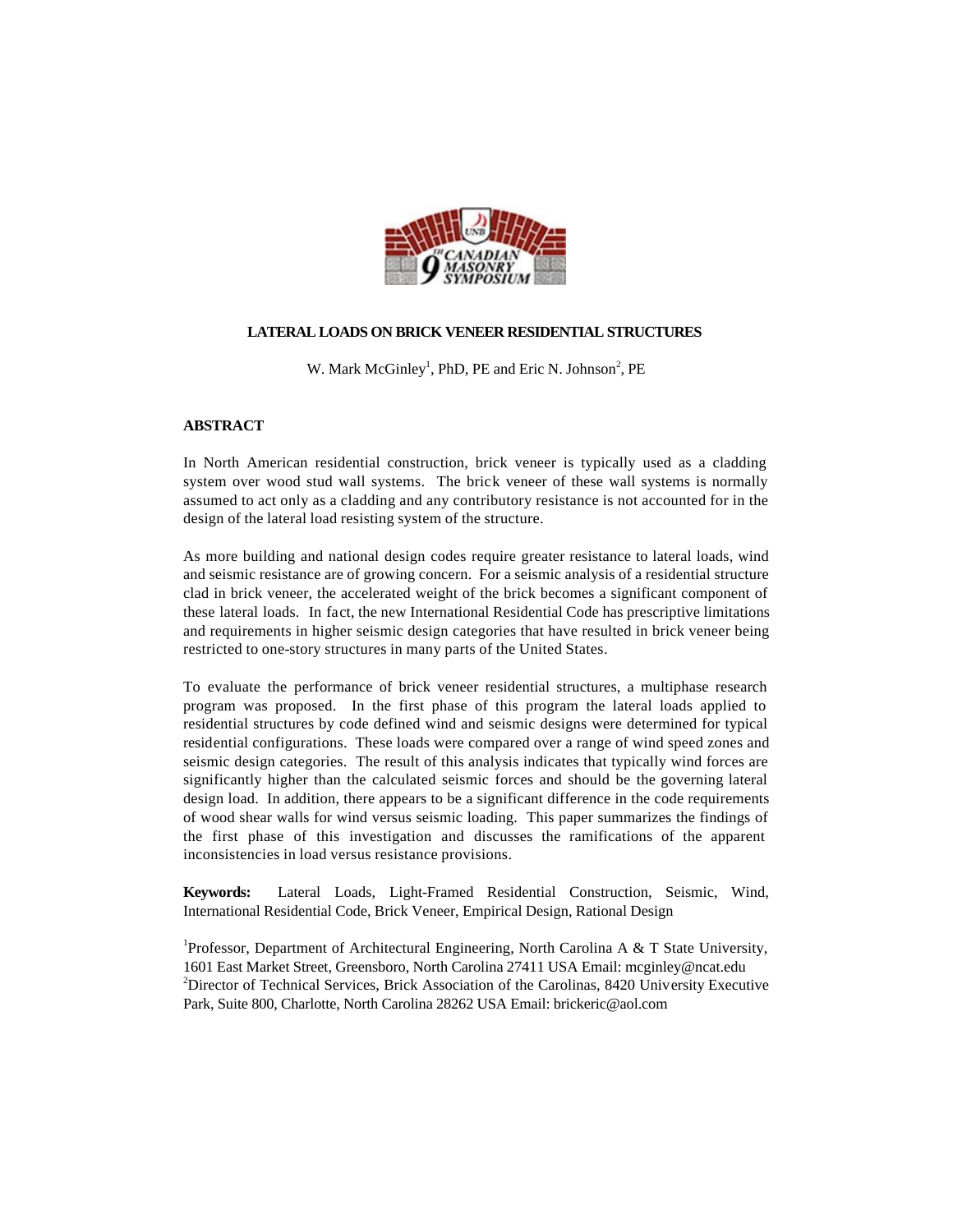#### **INTRODUCTION**

Light wood-framed construction has been, and currently is, the predominate technique for residential construction in the United States. Conventional light wood-framed residential construction has evolved throughout the  $20<sup>th</sup>$  century. This evolution has included changes in member size (e.g., actual size vs. nominal size), plywood sheathing panels and oriented strand board replacing board sheathing, changes in nailing techniques and growing use of metal plate-connected wood trusses.

Conventional construction has historically been based on an empirical rationale as opposed to rational engineering analysis [HEW, 1931]. Subsequently, conventional residential construction practice typically occurs without the services of a design professional but uses prescriptive requirements that have been incorporated into building codes. In 1971, the Council of American Building Officials (CABO) first published the *One-and Two-Family Dwelling Code*. The intent of this code was to provide prescriptive requirements for the construction of residential structures. In recent times, the International Code Council (ICC) developed the *International Residential Code for One- and Two-Family Dwellings* (IRC). This code was published for the first time in 2000. The intent of this code was also to provide prescriptive requirements for the construction of residential structures that would be adopted throughout the United States.

The United States' National Earthquake Hazard Reduction Program (NEHRP) has developed the Recommended Provisions for Seismic Regulations for New Buildings. The 1997 NEHRP provisions included the development of new seismic acceleration maps for use in design as well as new structural design procedures [NEHRP, 1997 (a and b)]. Further, the American Society of Civil Engineers (ASCE) publishes a standard, *Minimum Design Loads for Buildings and Other Structures* (ASCE7-98), for which the NEHRP document serves as a basis for the seismic provisions [ASCE, 1999].

The International Residential Code (2000 edition) uses these aforementioned NEHRP maps as a basis to prescriptively define Seismic Design Categories. These categories are designated as A, B, C,  $D_1$ ,  $D_2$  and E. [International Residential Code, 2000 edition]. These new seismic maps have resulted in significant portions of the United States having substantially greater seismic building code requirements than in previous adopted codes (including residential). It is noteworthy that these newer seismic maps are a subject of significant controversy [Newman et al., 1999][Tomasello et al. 2001]. This controversy includes questions related to whether the risk of earthquakes is significantly overstated and result in higher lateral loads. In addition, the controversy questions whether there is a uniform treatment of life-safety issues across fire, wind and seismic concerns. Consequently, the economic justification of the higher seismic requirements becomes questionable.

The International Residential Code defines prescriptive requirements and limitations for specific Seismic Design Categories. These requirements and limitations include lateral resistance criteria for wood framing. These criteria are prescriptive and require consideration of both seismic and wind loads when determining requirements. In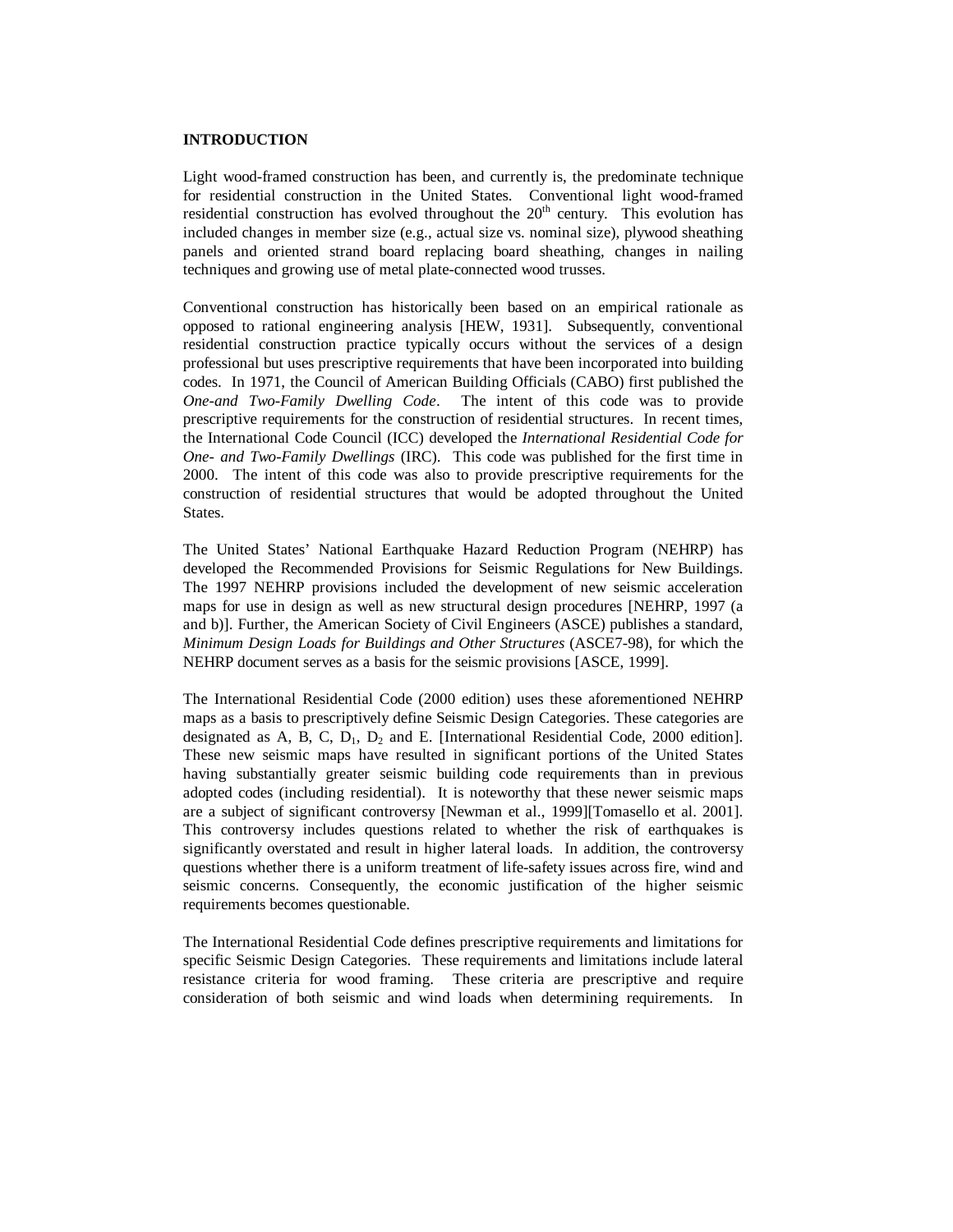addition, the International Residential Code currently limits the use of brick veneer with wood backing to one story in Seismic Design Categories  $D_1$  and  $D_2$  and provides other requirements for some applications within Categories C. The fundamental basis of this limitation was that the governing lateral load produced from the design seismic event would exceed the shear and overturning capacities of a typical wood-frame configuration when the weight of the brick veneer is included in the seismic analysis.

This paper presents the results of the first phase of the investigation relative to the evaluation of lateral loads for typical residential building configurations. Also discussed are the prescriptive provisions in the code and whether these provisions are appropriate and/or consistent.

# **ANALYTICAL MODELING**

To evaluate the relative effects of calculated wind and seismic loads on typical one and two story residential structures, the analytical investigation was conducted as follows: 1) prototype models of building geometry and cladding types were selected; 2) design wind and design seismic loads were identified; 3) design load analyses of the configurations for design wind speeds and design seismic categories were performed; and 4) the shear at diaphragm and base levels for the design wind and seismic loading were determined.

#### **Prototype Models**

Typical one and two story rectangular building structures having dimensions of 7.62 meters (25 feet) by 15.24 meters (50 feet) were selected for analysis. Figures 1 and 2 depict the one and two story analytical models, respectively. An interior floor to floor height of 2.74 meters (9 feet) was assumed and resulted in a diaphragm to diaphragm distance of 3.05 meters (10 feet)).

Three cladding types were assumed in the analysis, including two brick veneer types and one "other" (non-brick veneer). The brick veneer were assumed to be either a standard (or modular) unit having a thickness of 92 mm (3-5/8 inches) or a smaller unit having a thickness of 76 mm (3 inches). The "other" cladding type was assumed to have a weight of 0.479 kN/m<sup>2</sup> (10 lbs/ft<sup>2</sup>).



Figure 1: One Story Building Configuration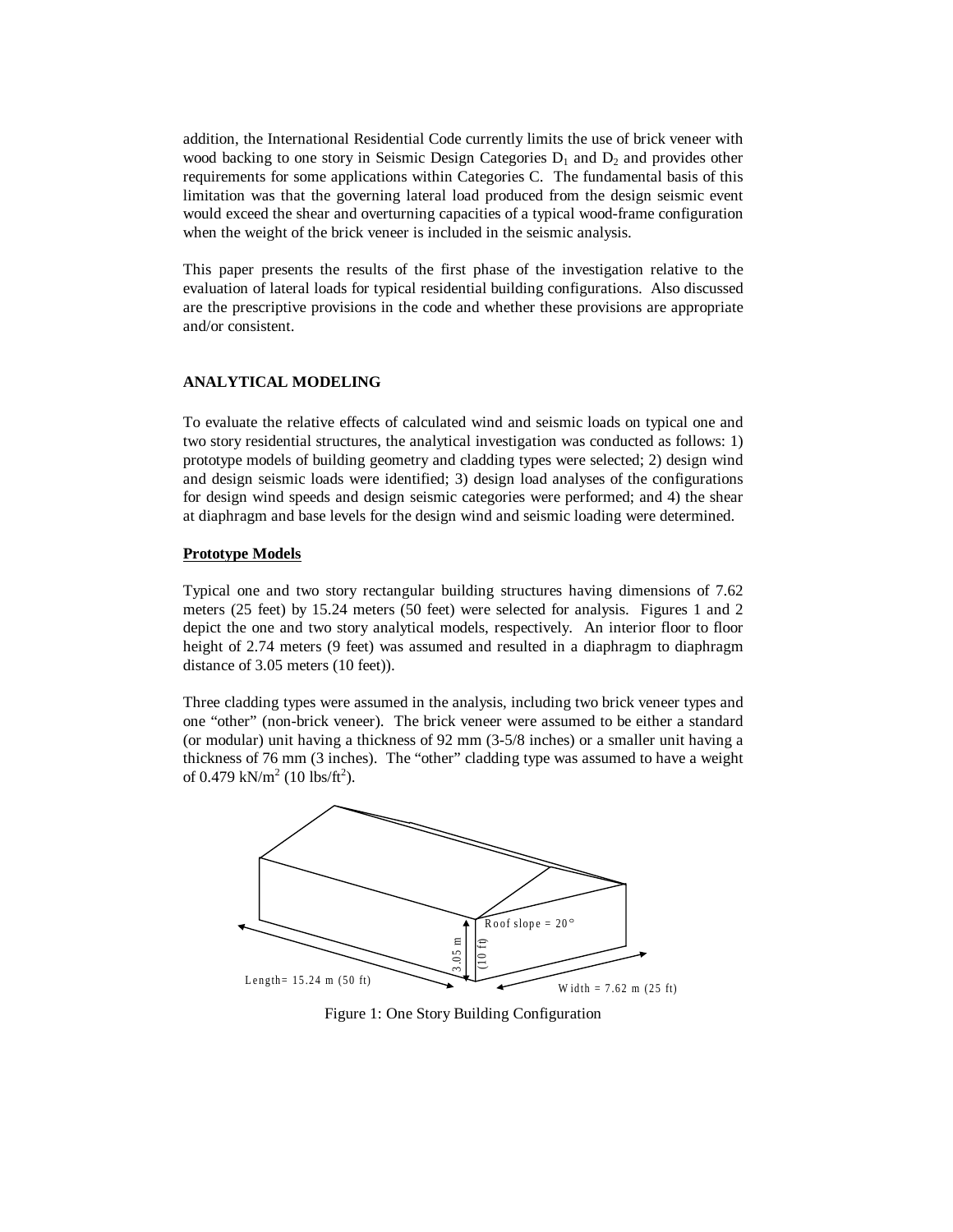

Figure 2: Two Story Building Configuration

# **Building Weight Assumptions**

Dead loads produced by the weights of building components are fairly well defined and available from numerous sources. Building weights were selected using the Residential Design Guide 2000 [HUD, 2000] as follows:

| Roof:                                | 0.716 kN/m <sup>2</sup> (15 lbs/ft <sup>2</sup> ) |
|--------------------------------------|---------------------------------------------------|
| Floor:                               | 0.479 kN/m <sup>2</sup> (10 lbs/ft <sup>2</sup> ) |
| Exterior Walls (92 mm Brick Unit):   | 2.156 kN/m <sup>2</sup> (45 lbs/ft <sup>2</sup> ) |
| Exterior Walls (76 mm Brick Unit):   | 1.867 kN/m <sup>2</sup> (39 lbs/ft <sup>2</sup> ) |
| Exterior Walls ("Non" Brick Siding): | 0.479 kN/m <sup>2</sup> (10 lbs/ft <sup>2</sup> ) |
| Interior Braced Wall:                | 0.479 kN/m <sup>2</sup> (10 lbs/ft <sup>2</sup> ) |
| <b>Interior Partition Walls:</b>     | 0.287 kN/m <sup>2</sup> ( 6 lbs/ft <sup>2</sup> ) |
|                                      |                                                   |

Exterior wall weights were reduced by 15% for the brick veneer cases to account for the effect of openings.

# **IDENTIFYING DESIGN WIND AND SEISMIC LOADINGS**

# **Design Wind Loadings**

The 2000 International Residential Code references ASCE7-98 for determining design wind speeds. Based on these wind speeds, the vast majority of the continental United States uses a Basic Design Wind Speed of 40 m/s (90 mph), although the majority of the west coast states use a Design Wind Speed of 38 m/s (85 mph). States bordering oceans have design speeds that increase from 40 m/s (90 mph) incrementally up to 67 m/s (150 mph). However, the International Residential Code cannot be used for wind speeds exceeding 49 m/s (110 mph). Therefore, the design wind speeds selected for the analyses were 38 m/s (85 mph), 40 m/s (90 mph), 45 m/s (100 mph), and 49 m/s (110mph).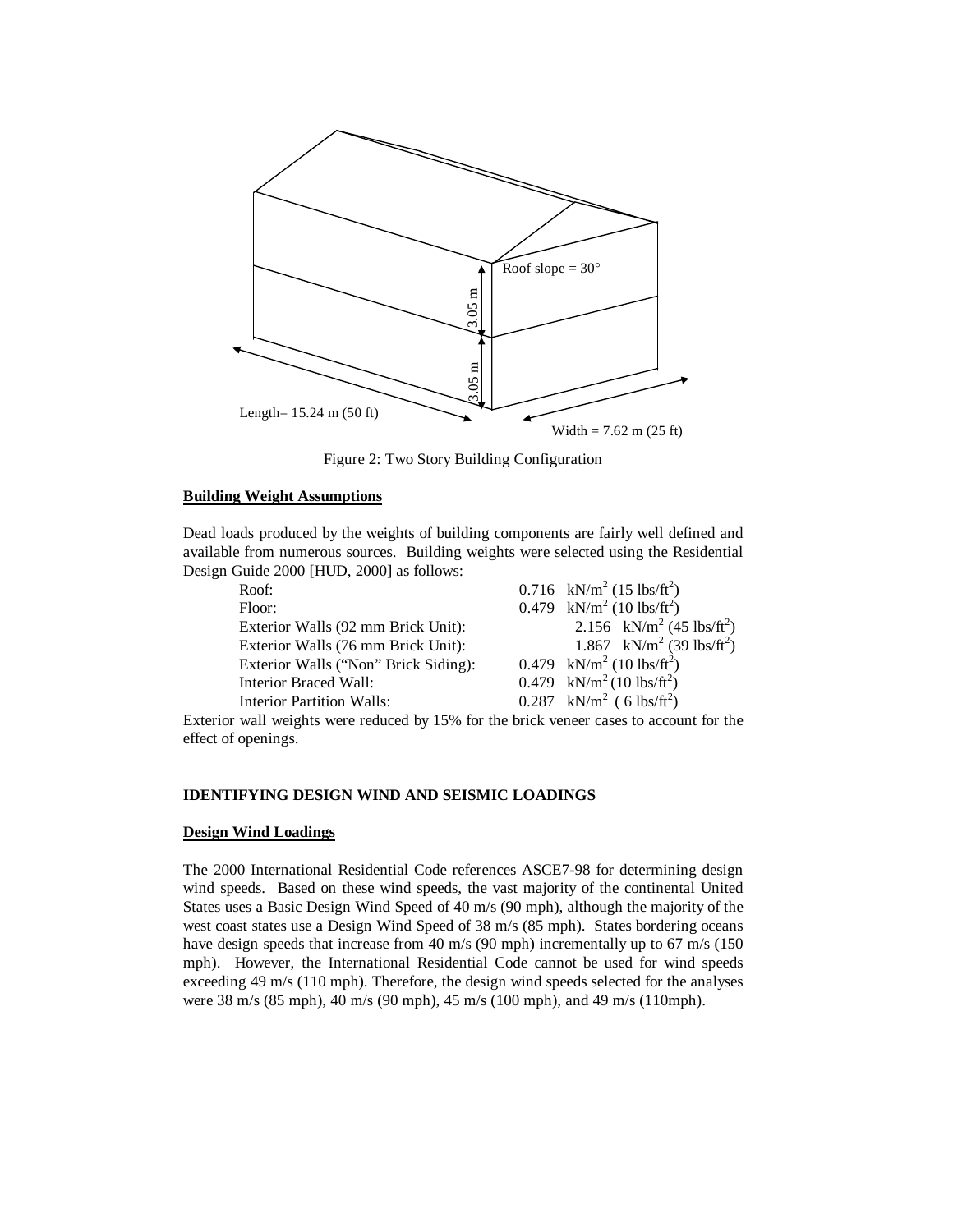For all load calculations, an Importance Factor of 1.0 was selected. Exposure Categories of both B and C, as defined in ASCE7-98, were evaluated. Further discussion of these exposure selections is provided later in this paper. The topographic factor  $K_{zt}$  was assumed to be unity. Since the  $K_{zt}$  value will only be higher in hilly terrain, variation in wind loads due to this factor was not addressed in this investigation. Where applicable, this factor can have significant effects and would increase loads. Wind loads were evaluated both parallel and perpendicular to the roof ridge. However, wind loads that are perpendicular to the roof ridge are higher than those parallel to the roof ridge and only those values are reported since they produce the critical loading on the shorter gable end walls.

#### **Design Seismic Loadings**

The 2000 International Residential Code utilizes information in ASCE7-98 to prescriptively determine Seismic Design Categories for residential structures. These Seismic Design Categories include A, B, C,  $D_1$ ,  $D_2$  and E and each have a listed spectral acceleration response in the 0.2-second frequency range. Maximum spectral acceleration responses for A, B, C,  $D_1$ ,  $D_2$  are given as 0.17, 0.33, 0.50, and 0.83, and 1.17, respectively. Seismic Design Category E is highly dependent on site conditions and is not provided with a maximum spectral response.

This investigation limited itself to evaluating Seismic Design Categories C,  $D_1$  and  $D_2$ . As with wind, an Importance Factor of 1.0 was used for the seismic load calculations. The default Site Class D per the International Residential Code was selected. In addition, a Response Modification Coefficient (R factor) for the analysis was selected from ASCE7-98. This document defines an R factor for the wood-framed construction of 6.5 and since the main resisting system in the residential structures was assumed to be the wood shear walls, this value was selected for all the building configurations.

# **ANALYSIS**

#### **Wind Loads**

The velocity pressure evaluated at a given height is evaluated by the formula:

$$
q_z = 0.613K_zK_{zt}K_dV^2I \quad (N/m^2) \quad (q_z = 0.00256K_zK_{zt}K_dV^2I \quad (lb/ft^2))
$$

(1)

 where  $K<sub>z</sub>$  = velocity pressure exposure coefficient varys from 0.57 to 0.649 for Exposure B varys from 0.85 to 0.929 for Exposure C  $K_{zt}$  = topographic factor  $K_d$  = Directional Factor, 0.85  $V =$  Design Wind Speed  $I =$  Importance Factor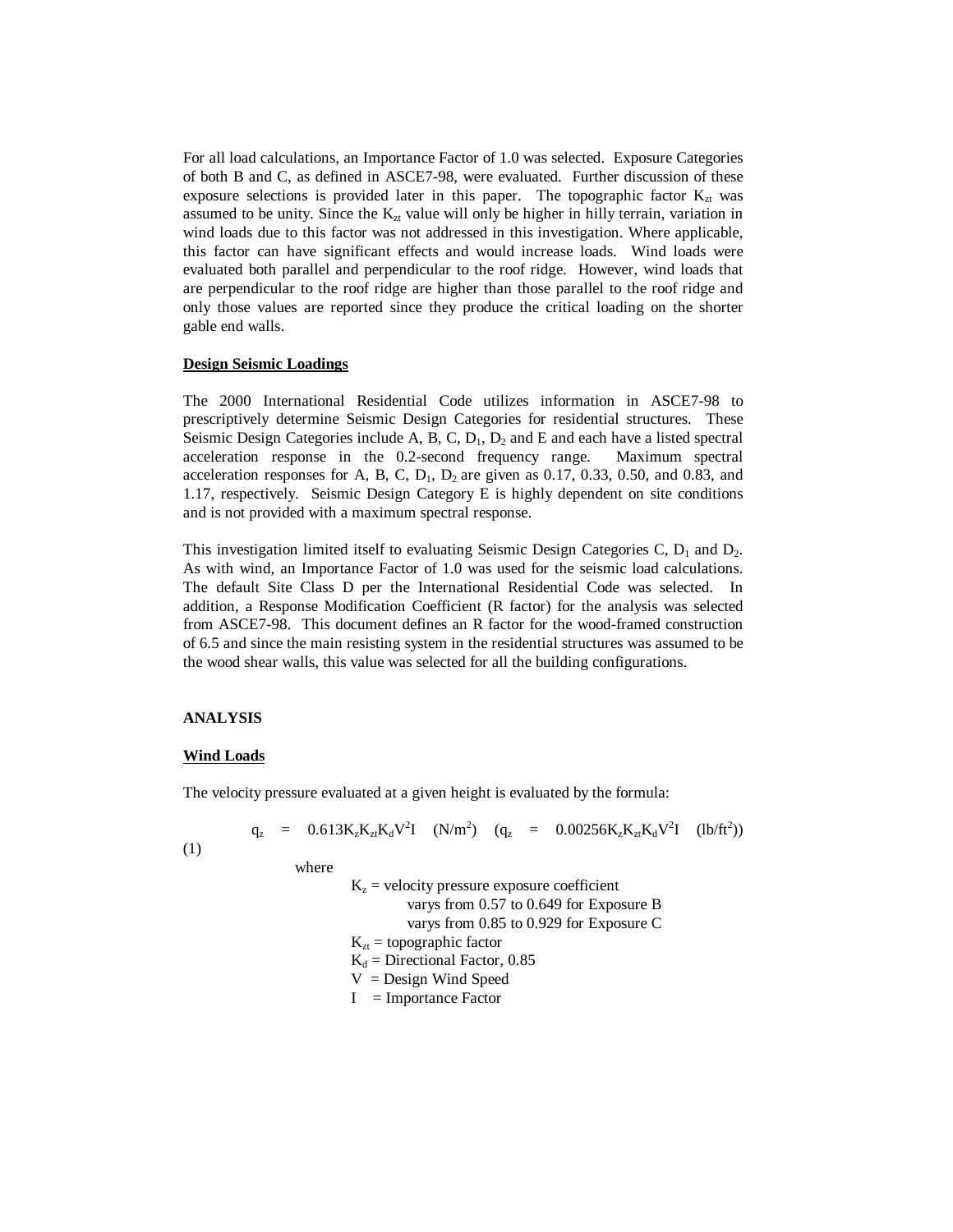For the purpose of the analysis, an enclosed building analysis was used. Uplift was not addressed but it is acknowledged that uplift may increase any overturning moment requirements. Also, this analysis assumed the small portion of the triangular load distribution on the windward wall face was transferred to the roof diaphragm level. This simplification will have a relatively minimal effect on overturning moment produced but will not affect the base shear determined.

For purpose of this analysis, the main force resisting system pressure, p, was calculated using the following equation:

$$
p = qGC_p - q_i(Gc_{pi})
$$
\n(2)

(Values of above variables are provided in ASCE7-98)

A strength design methodology was used for this analysis per ASCE7-98. Consequently, a load factor needs to be applied as appropriate. An example wind pressure analysis is provided below for the  $2<sup>nd</sup>$  floor diaphragm level of a two-story structure using a 40 m/s (90 mph) wind speed and an Exposure Category C.

 For 0- 4.6 meters (0-15 feet):  $q_z = 0.613(0.85)(1)(0.85)(40)^2(1) = 709$  N/m<sup>2</sup>

Load at  $2<sup>nd</sup>$  floor diaphragm level:

Windward:

 $p = (709)(0.85)(0.8) - 774(0.18) = 343$  N/m<sup>2</sup> positive internal pressure  $p = (709)(0.85)(0.8) - 774(-0.18) = 621$  N/m<sup>2</sup> negative internal pressure Leeward:  $p = (774)(0.85)(-0.5) - 774(0.18) = -468$  N/m<sup>2</sup> positive internal pressure

 $p = (774)(0.85)(-0.5) - 774(-0.18) = -190$  N/m<sup>2</sup> negative internal pressure Net:  $p = 343 \text{ N/m}^2 + 468 \text{ N/m}^2 = 811 \text{ N/m}^2$ 

Load =  $811 \text{ N/m}^2 (3.05 \text{ m x } 15.24 \text{ m}) = 37700 \text{ N} = 37.7 \text{ kN}$ Factored Load =  $(1.6)(37.7kN) = 60.3 kN$ 

#### **Seismic Loads**

Using a conventional seismic analysis, the weight acting at each of the diaphragm levels was determined and summed to determine a total seismic weight. From this total seismic weight, W, the total base shear was determined by the following equation:

$$
W = S_{DS} (I) (W)/(R)
$$
\nWhere  $S_{DS} =$  Short Period Response Acceleration

\n
$$
I =
$$
\nImportance Factor

\n
$$
W =
$$
\nTotal Seismic Weight

\n
$$
R = R
$$
\nFactor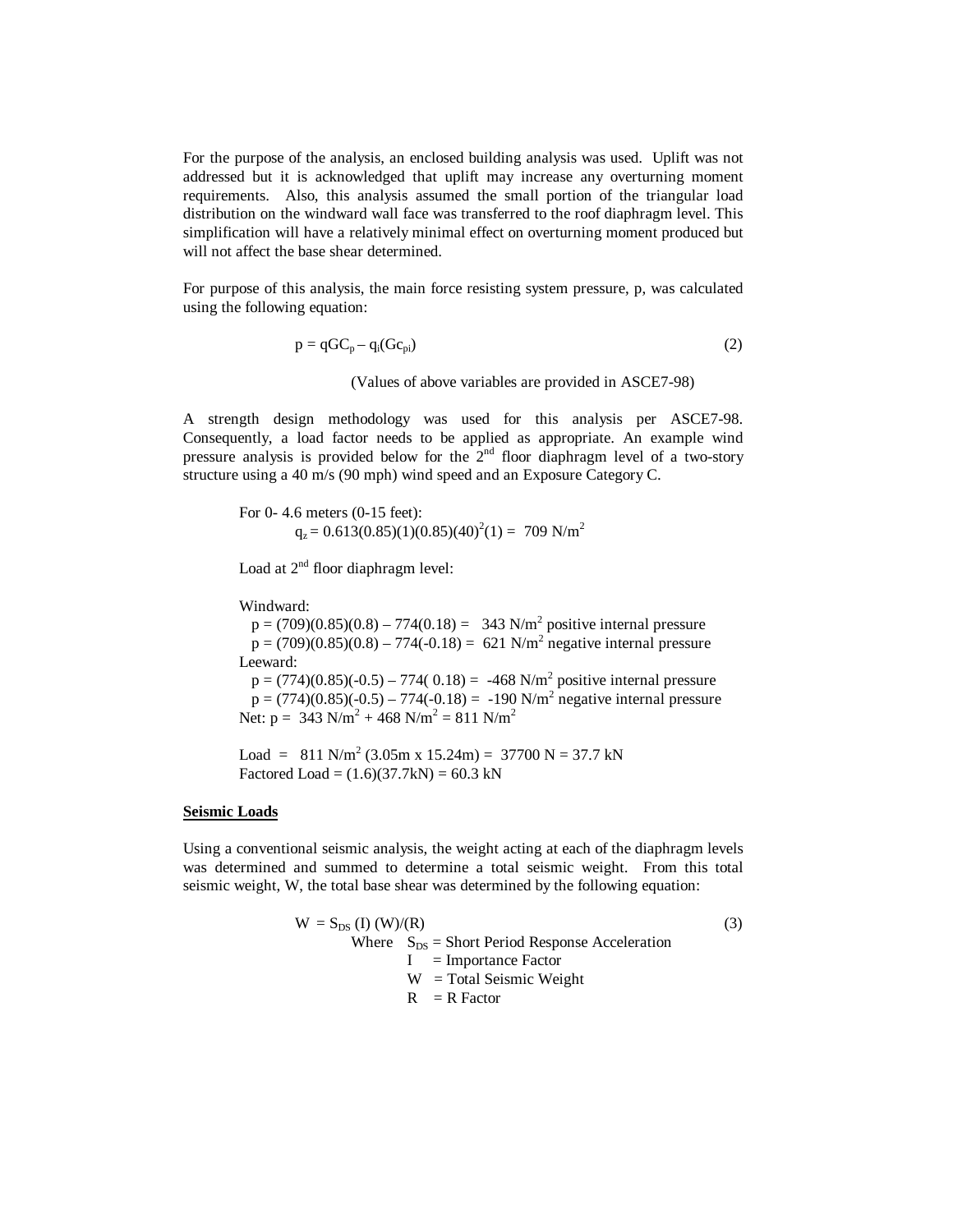Again, a strength design methodology was used for this analysis per ASCE7-98. For the case of seismic, the load factor is unity and is not shown.

This total base shear was distributed vertically at the diaphragm levels as follows: 1) the weight at that diaphragm level is multiplied by the height 2) this value is divided by the sum of these values for each diaphragm, 3) this value is then multiplied by the  $V_{base}$ previously obtained.

An example analysis is provided for a two-story, standard or modular-sized brick veneer structure in Seismic Design Category  $D_1$ . The vertical distribution methodology is provided in Table 1.

> Weight acting at roof diaphragm  $= 225$  kN (50,600 lbs) Weight acting at second floor diaphragm = 339 kN (76,200 lbs) Total Seismic Weight =  $564$  kN (126,800 lbs)  $V_{base} = (0.83)(1)(564)/(6.5) = 72.0$  kN  $(16,200$  lbs)

|             | Weight(W) | Height(H) | W x H           | $(WxH)^{1}/\Sigma(WxH)$ | $\mathcal{N}_{\text{shear}}$ |
|-------------|-----------|-----------|-----------------|-------------------------|------------------------------|
|             | (kN)      | 'm)       | $(kN-m)$        |                         | (kN)                         |
| Roof        | 225       | 6.10      | 1373            | 0.570                   | 41.0                         |
| $2nd$ floor | 339       | 3.05      | 1034            | 0.430                   | 31.0                         |
|             |           |           | $\Sigma = 2407$ | $\Sigma = 1.000$        | $\Sigma = 72.0$              |

# **RESULTS**

The results of the analysis are summarized in Table 2 through Table 7. Note that any small discrepancies in column summations are due to rounding and/or conversions.

Table 2: Wind Analysis Exposure B - Lateral Load - One Story Configuration (Values given are in kN (kips))

|       | 38m/s         | 40m/s         | 45m/s (100mph) | 49m/s       |
|-------|---------------|---------------|----------------|-------------|
|       | $(85$ mph $)$ | $(90$ mph $)$ |                | (110mph)    |
| Total | 33.3 (7.48)   | 37.3 (8.39)   | 46.3 (10.4)    | 55.6 (12.5) |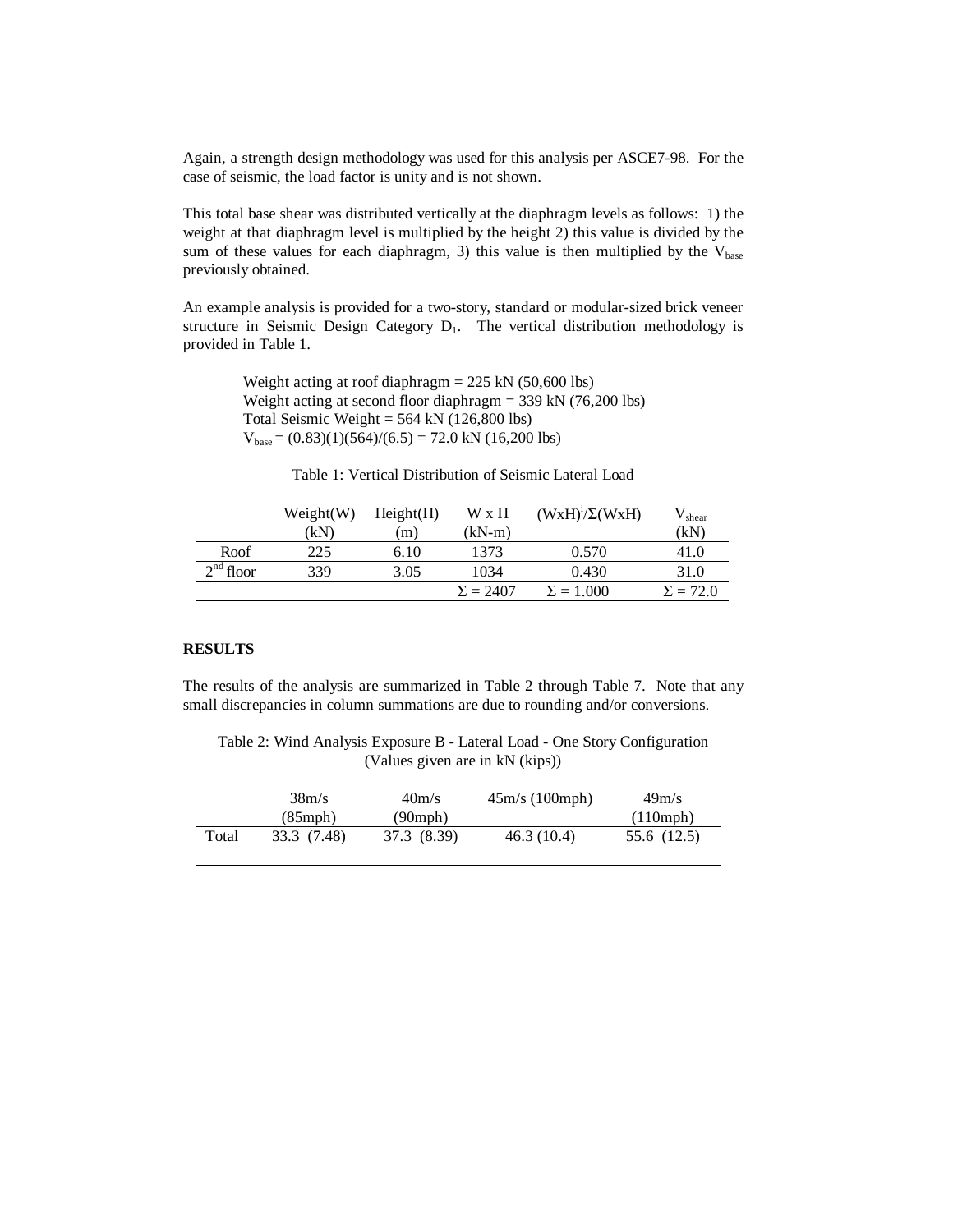|              | 38m/s<br>$(85$ mph $)$ | 40m/s<br>$(90$ mph $)$ | 45m/s (100mph) | 49m/s<br>(110mph) |
|--------------|------------------------|------------------------|----------------|-------------------|
| Roof         | 36.8 (8.28)            | 41.3 (9.29)            | 51.2 (11.5)    | 61.8(13.9)        |
| $2^{nd}$ fl. | 37.1 (8.34)            | 41.6 (9.35)            | 51.2 (11.5)    | 62.3(14.0)        |
| Total        | 73.8 (16.6)            | 82.7 (18.6)            | 102(23.0)      | 124 (27.8)        |

Table 3: Wind Analysis Exposure B - Lateral Load - Two Story Configuration (Values given are in kN (kips))

Table 4: Wind Analysis Exposure C - Lateral Load - One Story Configuration (Values given are in kN (kips))

|       | 38m/s (85mph) | 40m/s (90mph) | 45m/s               | 49m/s (110mph) |
|-------|---------------|---------------|---------------------|----------------|
|       |               |               | $(100 \text{ mph})$ |                |
| Total | 49.8 (11.2)   | 55.6 (12.5)   | 68.5 (15.4)         | 83.2 (18.7)    |

Table 5: Wind Analysis Exposure C - Lateral Load - Two Story Configuration (Values given are in kN (kips))

|              | 38m/s (85mph) | 40m/s (90mph) | 45m/s<br>(100 mph) | 49m/s (110mph) |
|--------------|---------------|---------------|--------------------|----------------|
| Roof         | 53.4 (12.0)   | 59.6 (13.4)   | 73.8 (16.6)        | 89.0 (20.0)    |
| $2^{nd}$ fl. | 54.3 (12.2)   | 60.9(13.7)    | 75.2 (16.9)        | 91.2 (20.5)    |
| Total        | 108 (24.2)    | 121 (27.1)    | 149 (33.5)         | 180 (40.5)     |

Table 6: Seismic Analysis - Lateral Load - One Story Configuration (Values given are in kN (kips presented in parenthesis below))

|       | Category C |                | Category $D_1$           |           |        | Category $D_2$                                                                            |        |        |        |
|-------|------------|----------------|--------------------------|-----------|--------|-------------------------------------------------------------------------------------------|--------|--------|--------|
|       | Other      |                | Brick Brick <sup>2</sup> |           |        | Other $\overline{Brick}^1$ Brick <sup>2</sup> Other Brick <sup>1</sup> Brick <sup>2</sup> |        |        |        |
| Total |            | $10.1 \t 17.3$ | 16.0                     | 16.7 28.7 |        | 26.6 23.5                                                                                 |        | 40.5   | 37.5   |
|       | (2.26)     | (3.89)         | (3.60)                   | (3.75)    | (6.46) | (5.97)                                                                                    | (5.29) | (9.11) | (8.42) |

<sup>1</sup> 92 mm (3-5/8 inch) thick brick unit  $2^{2}$  76 mm (3 inch) thick brick unit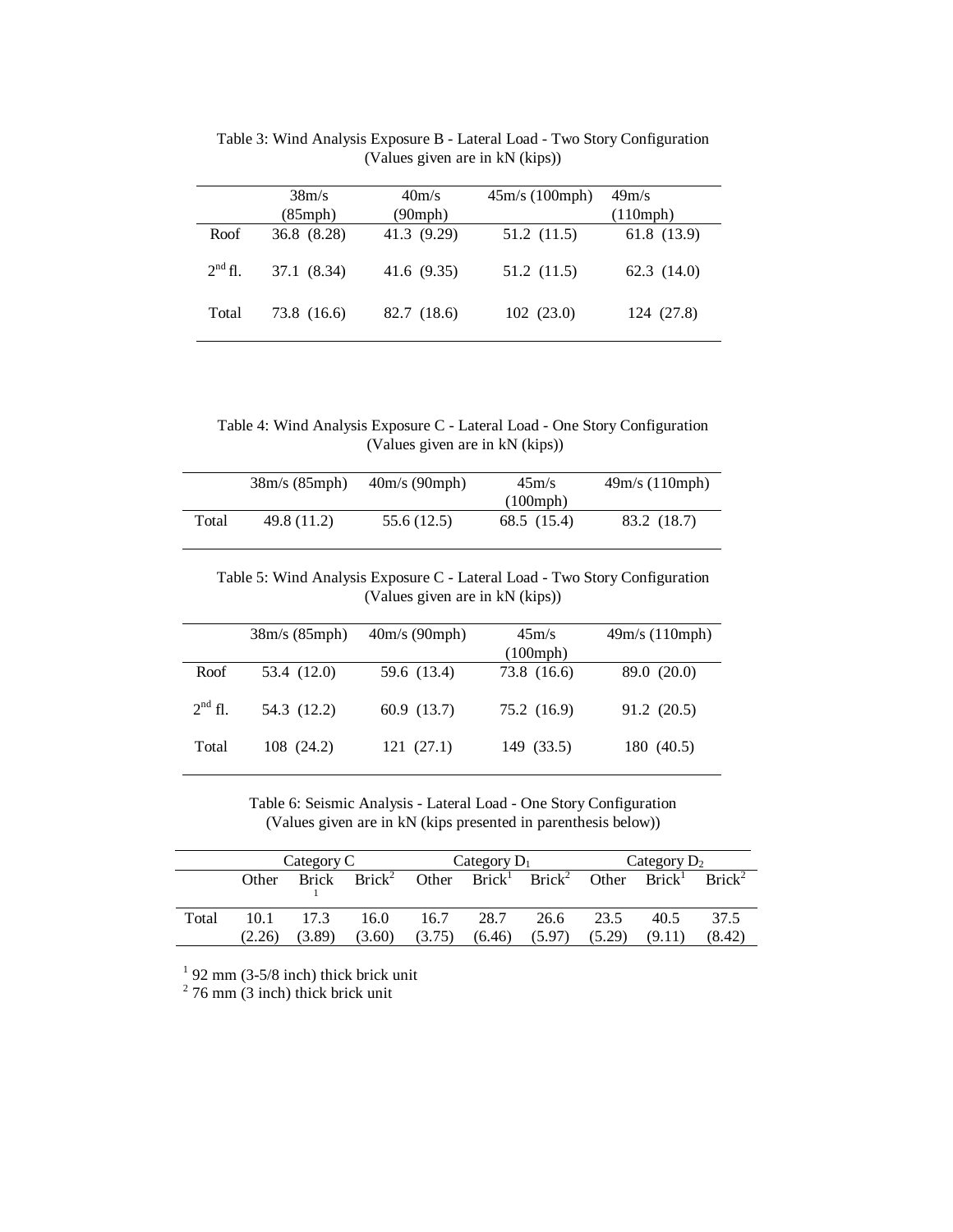|           | Category C |                    | Category $D_1$     |        |                    | Category $D_2$     |        |                    |                    |
|-----------|------------|--------------------|--------------------|--------|--------------------|--------------------|--------|--------------------|--------------------|
|           | Other      | Brick <sup>1</sup> | Brick <sup>2</sup> | Other  | Brick <sup>1</sup> | Brick <sup>2</sup> | Other  | Brick <sup>1</sup> | Brick <sup>2</sup> |
| Roof      | 13.7       | 24.7               | 22.8               | 22.8   | 41.1               | 37.8               | 32.1   | 57.8               | 53.4               |
|           | (3.09)     | (5.56)             | (5.12)             | (5.12) | (9.23)             | (8.50)             | (7.22) | (13.0)             | (12.0)             |
| $2nd$ fl. | 7.87       | 18.6               | 16.7               | 13.1   | 30.9               | 27.7               | 18.5   | 43.6               | 39.1               |
|           | (1.77)     | (4.19)             | (3.75)             | (2.95) | (6.95)             | (6.23)             | (4.15) | (9.80)             | (8.78)             |
| Total     | 21.6       | 43.4               | 39.5               | 35.9   | 72.1               | 65.4               | 50.7   | 101                | 92.5               |
|           | (4.86)     | (9.75)             | (8.87)             | (8.07) | (16.2)             | (14.7)             | (11.4) | (22.8)             | (20.8)             |

Table 7: Seismic Analysis - Lateral Load - Two Story Configuration (Values given are in kN (kips presented in parenthesis below))

 $1$  92 mm (3-5/8 inch) thick brick unit

 $2$  76 mm (3 inch) thick brick unit

# **Summary of Results**

Tables 8 and 9 summarize the analysis for one and two story building configurations, respectively. The tables present a comparison of total base shear loads for the various designs and configurations. A design wind speed of 40m/s (90mph) in Exposure B is used as the base, or 100% of the total base shear.

| (Using Exposure B and 40 m/s (90 mph) as the base or 100%) |                    |                    |          |                     |                     |  |  |
|------------------------------------------------------------|--------------------|--------------------|----------|---------------------|---------------------|--|--|
| Wind:                                                      |                    | 38m/s              | 40m/s    | 45m/s               | 49m/s               |  |  |
|                                                            |                    | $(85 \text{ mph})$ | (90 mph) | $(100 \text{ mph})$ | $(110 \text{ mph})$ |  |  |
|                                                            | Exp. B             | 89%                | 100%     | 124%                | 149%                |  |  |
|                                                            | Exp. C             | 134%               | 149%     | 184%                | 223%                |  |  |
| Seismic:                                                   |                    | C                  | D        | $D_{2}$             |                     |  |  |
|                                                            | Other              | 27%                | 45%      | 63%                 |                     |  |  |
|                                                            | Brick <sup>1</sup> | 46%                | 77%      | 109%                |                     |  |  |
|                                                            | Brick <sup>2</sup> | 43%                | 71%      | 101%                |                     |  |  |

# Table 8: One Story Building Configuration Percentage Comparisons of Total Base Shear

<sup>1</sup> 92 mm (3-5/8 inch) thick brick unit  $2^2$  76 mm (3 inch) thick brick unit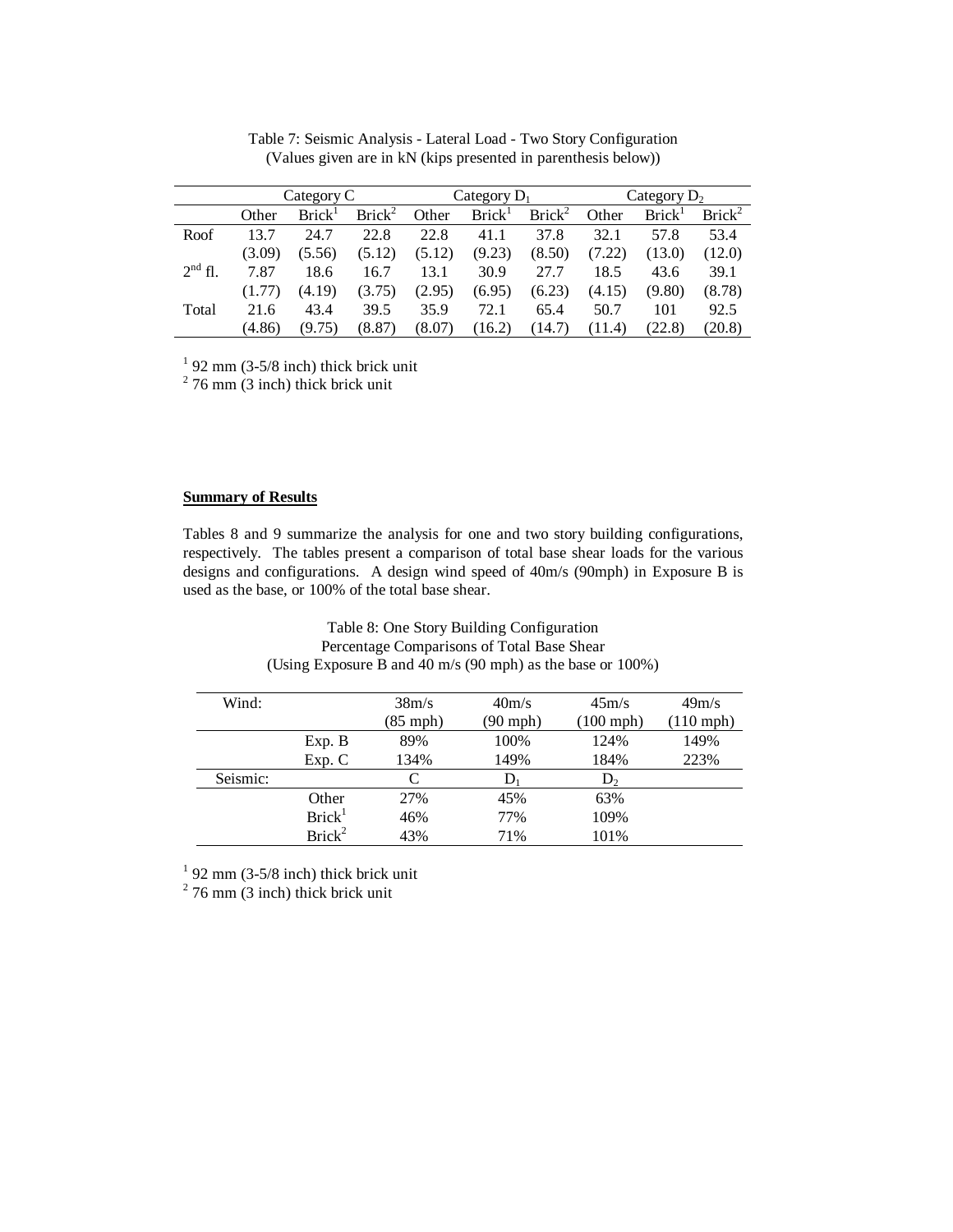| Wind:    |                    | 38m/s         | 40m/s         | 45m/s               | 49m/s    |
|----------|--------------------|---------------|---------------|---------------------|----------|
|          |                    | $(85$ mph $)$ | $(90$ mph $)$ | $(100 \text{ mph})$ | (110mph) |
|          | Exp. B             | 89%           | 100%          | 123%                | 150%     |
|          | Exp. C             | 131%          | 146%          | 180%                | 218%     |
| Seismic: |                    | С             | IJ            | $D_{2}$             |          |
|          | Other              | 26%           | 43%           | 61%                 |          |
|          | Brick <sup>1</sup> | 52%           | 87%           | 122%                |          |
|          | Brick <sup>2</sup> | 48%           | 79%           | 112%                |          |

# Table 9: Two Story Building Configuration Percentage Comparisons of Total Base Shear (Using Exposure B and 40 m/s (90 mph) as the base or 100%)

 $1$  92 mm (3-5/8 inch) thick brick unit

 $2$  76 mm (3 inch) thick brick unit

# **DISCUSSION**

As indicated in Tables 8 and 9, the code defined wind loads would generally produce higher lateral loads for the gable end walls of light framed residential construction. For Seismic Design Category C, wind produces the highest design load for all wind design speeds. For the majority of the geographic area of the continental United States, the design wind speed is 40 m/s (90mph), or above, and the highest lateral design load is produced by wind in Seismic Design Categories A through  $D_1$ . At the maximum 49 m/s (110 mph) design wind speed covered by the IRC, wind again produces the highest lateral design load even in Seismic Design Category  $D_2$ . It is noteworthy that in the IRC, the vast majority of the geographic area designated to be within the D Seismic Design Categories are in fact in Category  $D_1$  and not in Category  $D_2$ . Furthermore, the wall-bracing table within the IRC prescriptively combines wind and seismic design criteria. Specifically, D Seismic Design Categories are combined with wind speeds up to but not including 49m/s (110mph). However, in Exposure B, the design lateral wind load for these criteria will exceed the design lateral seismic load by at least 72% in  $D_1$ and at least  $23\%$  in  $D_2$ . For Exposure C, the design wind loads will exceed the design seismic loads by 151% and 79% for  $D_1$  and  $D_2$ , respectively. Furthermore, it is not evident that this wall bracing table is exclusively for Exposure B and/or C. Thus, it appears that wind is likely to produce the critical lateral in-plane loads on the gable end walls of the investigated building configurations for virtually all, if not all, areas falling under the IRC code.

As indicated, the determination of the appropriate Exposure Category is of utmost importance and drastically affects the final wind loads. However, it is not always evident whether a given structure should be classified as Exposure B or Exposure C. In many suburban areas of the continental United States, as well as many urban areas, the terrain varies or flat open country is present. In these cases, classification of a structure as Exposure B is not necessarily appropriate. Furthermore, ASCE7-98 dictates*, "For a site located in the transition zone between categories, the category resulting in the*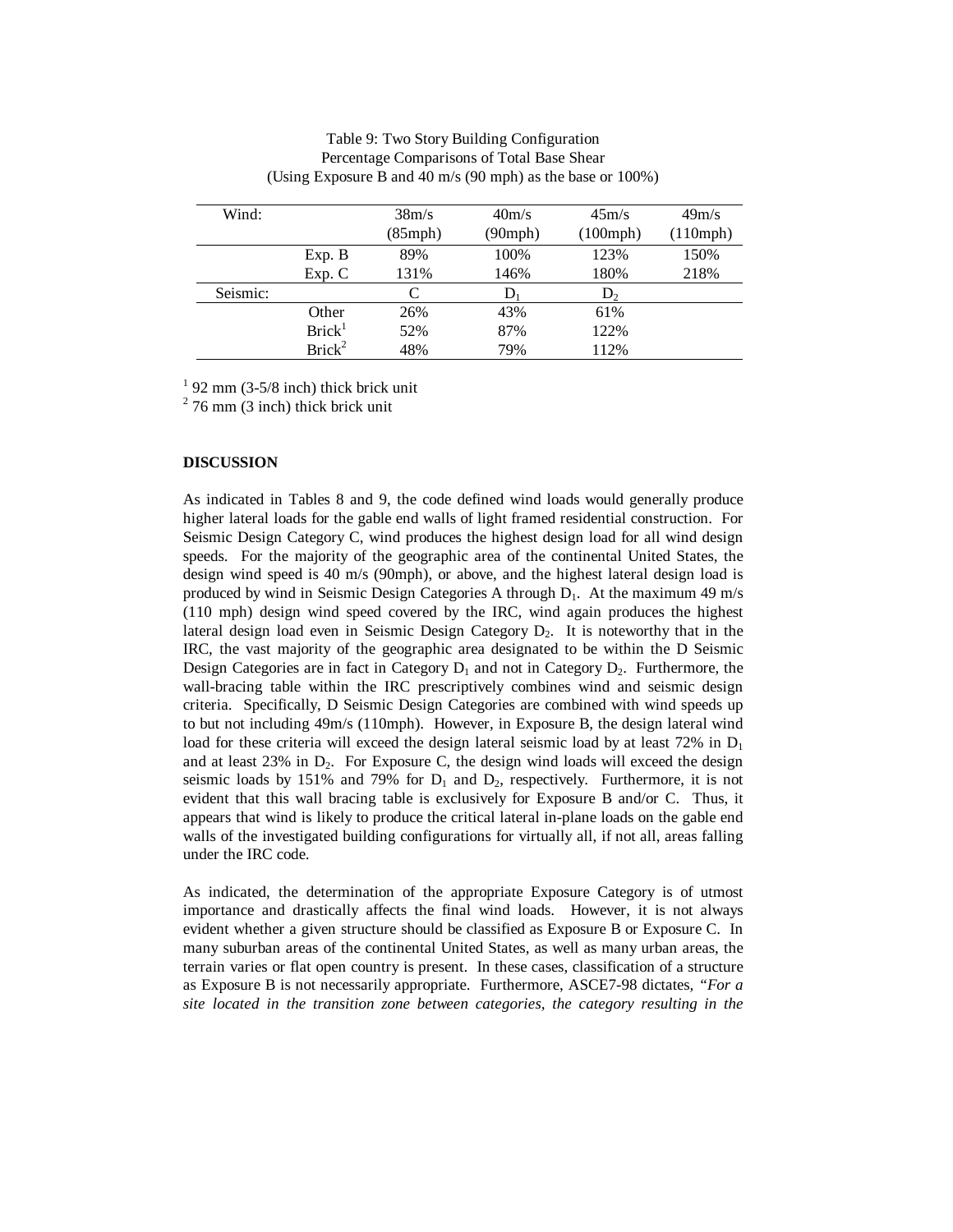*largest wind forces shall apply*." Clearly, Exposure C is the more conservative classification for use in many residential applications and this exposure generates even larger wind forces than the code default Exposure B. With these factors taken into account, it would appear that wind loads would be even more likely to be the governing lateral design load for the shorter gable end walls in residential construction.

Furthermore, the lateral load resisting system in light framed residential construction is typically some form of relatively ductile, sheathed, wood stud, shear wall or a braced wall section. These lateral load resisting systems usually experience seismic forces that are relatively low when this ductility is taken into account. However, the lateral resisting system does not change whether the residence is covered in siding, or brick. The same ductile behavior of the lateral support system is expected. Although the brick veneer may experience isolated cracking during a severe seismic event, as long as the tie systems are present, provided in sufficient strength and frequency and adequately fastened, the veneer should not collapse. The following is an excerpt from the APA, the Engineered Wood Association publication (Wood Design Concepts – Introduction to Lateral Design) [APA, 1999]: "*Earthquakes and hurricanes both have vertical and horizontal force components. Therefore, the structure must be designed for the horizontal components acting along both horizontal axes, as well as from the vertical axes. From a design perspective, once the forces along all three axes of the structure have been determined, the actual building design proceeds identically to accommodate both wind and seismic loads.*"Thus, if wind is demonstrated to produce the greater loads, it should be the governing design load.

When developing prescriptive code provisions, the most critical conditions should serve as the basis of design for a given structure, system or component. For most residential system configurations, the lateral load resisting wall systems that have the highest loads, with respect to wind loads, would generally be the gabled end walls. These would likely serve as the basis of design since the seismic loads will be the same in either of the orthogonal directions and would therefore produce critical effects in these same shorter end wall systems. Since it has been shown that in most, if not all cases, winds produce higher lateral loads on these walls, even for the brick veneered residences, the critical design conditions used for the basis of the prescriptive provisions for lateral load resisting systems for light framed residential systems should generally address loads produced by wind.

Wind does not appear to have been the governing loading condition used to develop the prescriptive provisions for the IRC code for the lateral load resisting systems of light wood framed residential structures covered with brick veneer. These provisions limit the height of brick veneer structures in Seismic Design Categories  $D_1$  and  $D_2$ . This appears to be inconsistent since the previous analysis indicates that the critical lateral loads are still produced by wind for a brick veneer structure and, logically, there should be no difference between the provisions required for a sided house and that clad by brick. There are less restrictive limits placed on residential structures clad in other than brick veneer even though the wind loads govern and do not vary with wall covering type. It should be noted that ASCE7-98 and the National Building Code of Canada do not restrict the use of brick veneer in two story residences [NBC, 1999].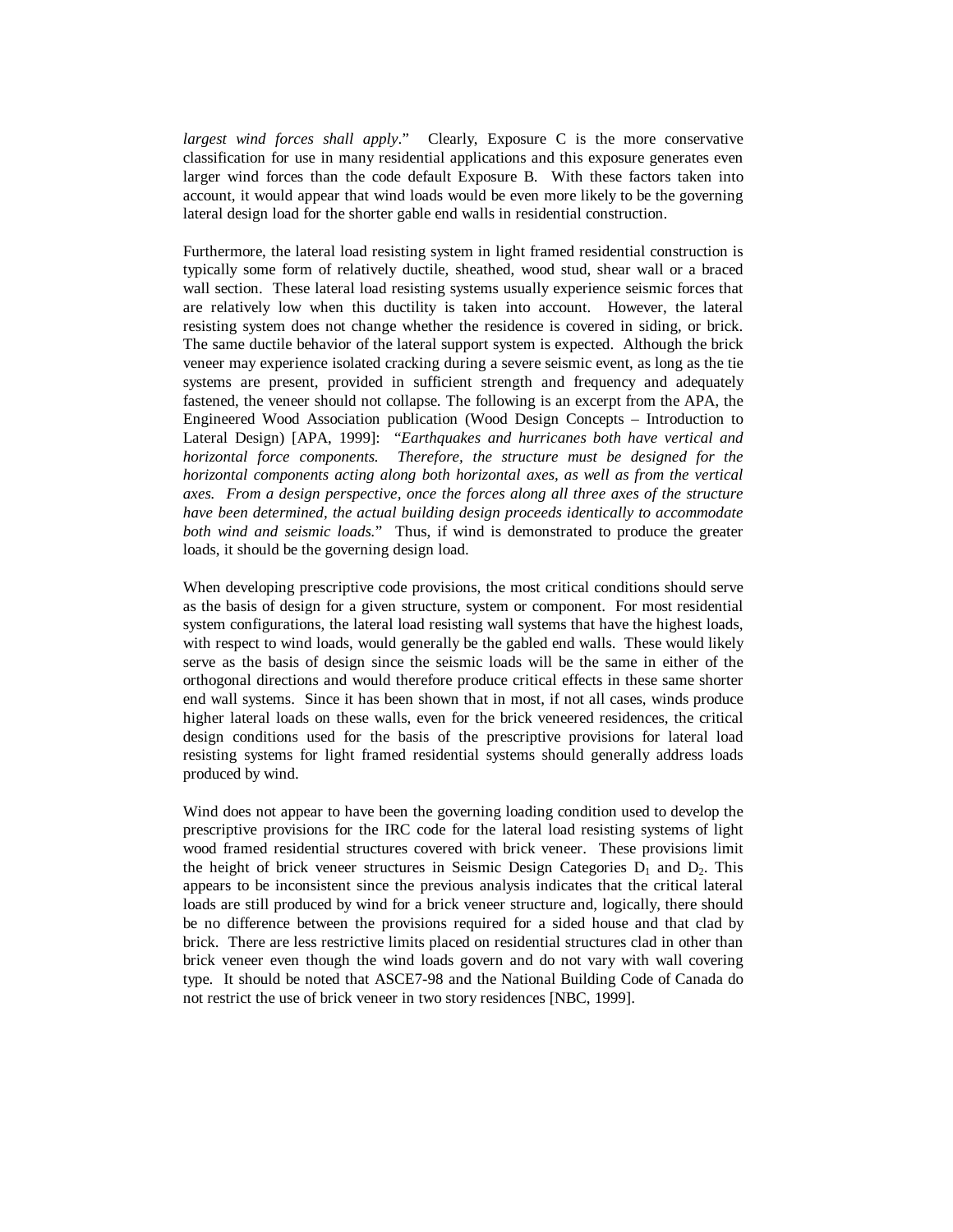Generally, prescriptive code provisions are designed to limit risk and protect life safety. However, some effort must be made to ensure that equal risk is maintained, and that the economic justifications are addressed. In addition, provisions that may limit the effect of one type of severe event may cause a reduction in the resistance of the system to another (e.g., wind and fire). For instance, brick veneer has been shown to be more resistant to wind-borne debris damage [McGinley et al., 1996] and thus provides greater severe wind event resistance. Further, the greater weight of the brick veneer tends to increase the overturning resistance of the structure.

In addition, whole building tests have been performed to better understand actual structural performance of residential structures [HUD, 2000]. Some of this research has indicated that brick veneer can resist a significant portion of the wind loads with proper design and detailing [HUD, 2000]. This contributory resistance of the brick veneer is not accounted for in either wind or seismic design. Furthermore, in the typical seismic analysis presented, the total accelerated weight of the veneer is assumed to be transferred to the wood support structure. It is likely that the veneer in the out-of-plane orientation will transfer load to the backing system. However, it is unlikely the veneer in the in-plane orientation will transfer all, if any significant, load to the wood shear walls since the brick is stiff relative to the wood system, has relatively good strength in this orientation, and the two systems are connected by relatively flexible tie systems. Thus, for the investigated prototype models, up to one-sixth of the accelerated seismic loading may not be applied to the wood shear walls systems in a seismic event.

#### **SUMMARY AND CONCLUSIONS**

To evaluate the performance of brick veneer residential construction, a multiphase research program was proposed. The goal of this phase of the research was to evaluate lateral loads on typical residential building configurations. The results of this evaluation will serve as a basis for further phases with the ultimate goal of accounting for the contributory resistance of brick veneer in light-framed, wood stud residential construction.

This investigation has determined that wind is the governing lateral load for typical residential construction in virtually all, if not all, cases. The analysis has also identified apparent technical inconsistencies in the prescriptive bracing requirements of the International Residential Code. These inconsistencies need to be addressed and rectified.

# **REFERENCES**

[APA, 1999] Introduction to Lateral Design, Wood Design Concepts, APA The Engineering Wood Association, Revised September 1999